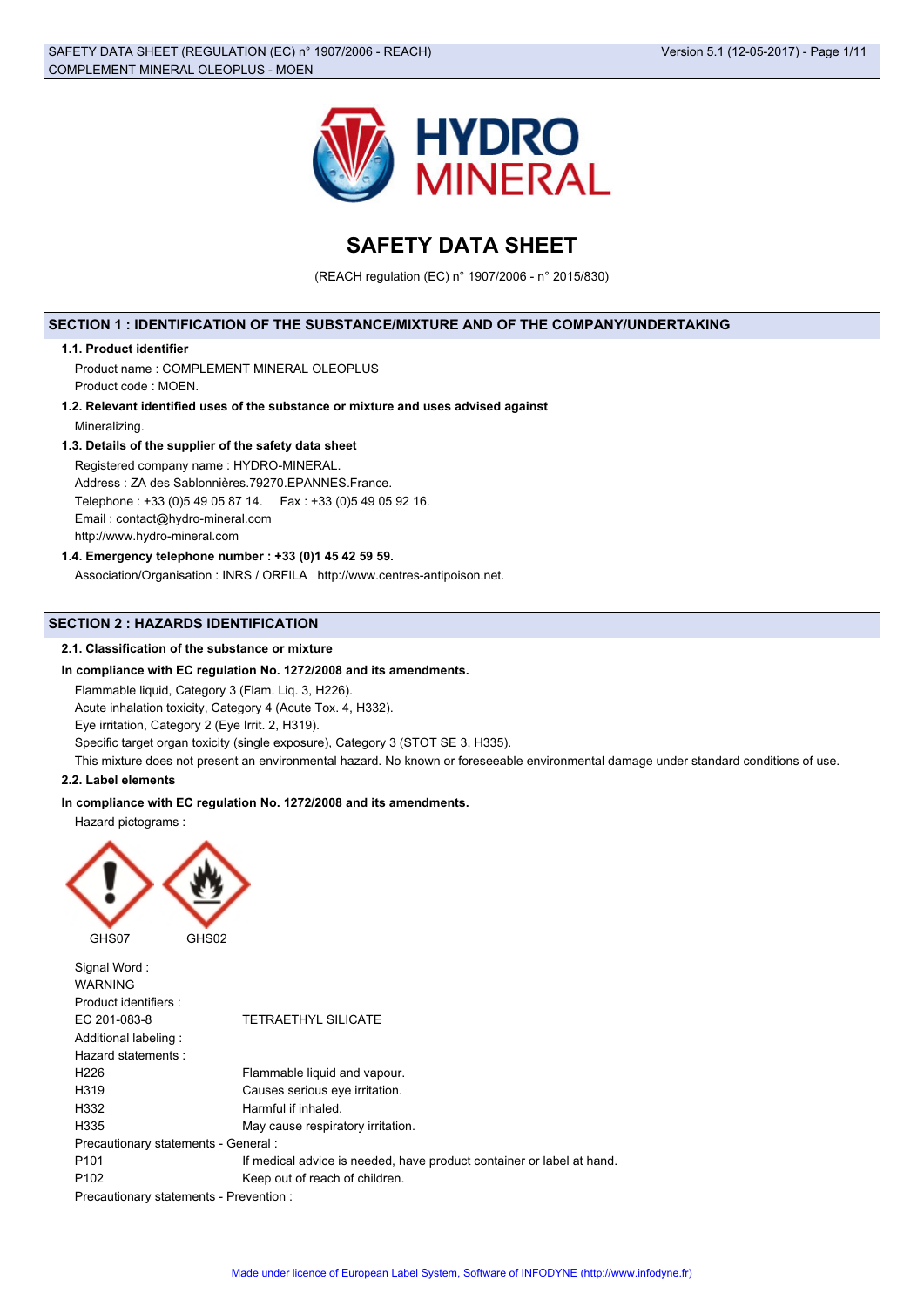| P <sub>210</sub>                      | Keep away from heat, hot surfaces, sparks, open flames and other ignition sources. No       |  |  |  |  |  |
|---------------------------------------|---------------------------------------------------------------------------------------------|--|--|--|--|--|
|                                       | smoking.                                                                                    |  |  |  |  |  |
| P <sub>261</sub>                      | Avoid breathing vapours.                                                                    |  |  |  |  |  |
| P <sub>264</sub>                      | Wash hands thoroughly after handling.                                                       |  |  |  |  |  |
| P <sub>280</sub>                      | Wear protective gloves/protective clothing/eye protection/face protection.                  |  |  |  |  |  |
| Precautionary statements - Response : |                                                                                             |  |  |  |  |  |
| $P303 + P361 + P353$                  | IF ON SKIN (or hair): Take off immediately all contaminated clothing. Rinse skin with water |  |  |  |  |  |
|                                       | [or shower].                                                                                |  |  |  |  |  |
| $P304 + P340$                         | IF INHALED: Remove person to fresh air and keep comfortable for breathing.                  |  |  |  |  |  |
| $P305 + P351 + P338$                  | IF IN EYES: Rinse cautiously with water for several minutes. Remove contact lenses, if      |  |  |  |  |  |
|                                       | present and easy to do. Continue rinsing.                                                   |  |  |  |  |  |
| P312                                  | Call a POISON CENTER/doctor/if you feel unwell.                                             |  |  |  |  |  |
| $P337 + P313$                         | If eye irritation persists: Get medical advice/attention.                                   |  |  |  |  |  |
| Precautionary statements - Storage :  |                                                                                             |  |  |  |  |  |
| P403 + P235                           | Store in a well-ventilated place. Keep cool.                                                |  |  |  |  |  |
| Precautionary statements - Disposal : |                                                                                             |  |  |  |  |  |
| P <sub>501</sub>                      | Dispose of contents/container at a disposal facility in accordance with local regulations.  |  |  |  |  |  |
|                                       |                                                                                             |  |  |  |  |  |

# **2.3. Other hazards**

The mixture does not contain substances classified as 'Substances of Very High Concern' (SVHC) >= 0.1% published by the European CHemicals Agency (ECHA) under article 57 of REACH: http://echa.europa.eu/fr/candidate-list-table The mixture satisfies neither the PBT nor the vPvB criteria for mixtures in accordance with annexe XIII of the REACH regulations EC 1907/2006.

# **SECTION 3 : COMPOSITION/INFORMATION ON INGREDIENTS**

#### **3.2. Mixtures**

#### **Composition :**

| Identification                  | (EC) 1272/2008     | Note  | $\frac{0}{0}$          |
|---------------------------------|--------------------|-------|------------------------|
| CAS: 78-10-4                    | GHS07, GHS02       | $[1]$ | $50 \le x \% \le 95.7$ |
| EC: 201-083-8                   | Wng                |       |                        |
| REACH: 01-2119496195-28         | Flam. Lig. 3, H226 |       |                        |
|                                 | Eye Irrit. 2, H319 |       |                        |
| <b>TETRAETHYL SILICATE</b>      | Acute Tox. 4, H332 |       |                        |
|                                 | STOT SE 3, H335    |       |                        |
|                                 |                    |       |                        |
| EC: 918-481-9                   | GHS08              |       | $1 \le x \% \le 2.2$   |
| REACH: 01-2119457273-39         | Dgr                |       |                        |
|                                 | Asp. Tox. 1, H304  |       |                        |
| HYDROCARBONS, C10-C13,          | EUH:066            |       |                        |
| N-ALKANES, ISOALKANES, CYCLICS, |                    |       |                        |
| < 2% AROMATICS                  |                    |       |                        |
| CAS: 64-17-5                    | GHS02              | $[1]$ | $1 \le x \% \le 2$     |
| EC: 200-578-6                   | Dgr                |       |                        |
| REACH: 01-2119457610-43         | Flam. Lig. 2, H225 |       |                        |
|                                 |                    |       |                        |
| <b>ETHANOL</b>                  |                    |       |                        |

#### **Information on ingredients :**

[1] Substance for which maximum workplace exposure limits are available.

# **SECTION 4 : FIRST AID MEASURES**

As a general rule, in case of doubt or if symptoms persist, always call a doctor. NEVER induce swallowing by an unconscious person.

#### **4.1. Description of first aid measures**

#### **In the event of exposure by inhalation :**

In the event of massive inhalation, remove the person exposed to fresh air. Keep warm and at rest.

If the person is unconscious, place in recovery position. Notify a doctor in all events, to ascertain whether observation and supportive hospital care will be necessary.

If breathing is irregular or has stopped, effect mouth-to-mouth resuscitation and call a doctor.

Do not proceed with mouth-to-mouth or mouth-to-nose resuscitation.Use the appropriate equipment.

#### **In the event of splashes or contact with eyes :**

Wash thoroughly with fresh, clean water for 15 minutes holding the eyelids open. If there is any redness, pain or visual impairment, consult an ophthalmologist.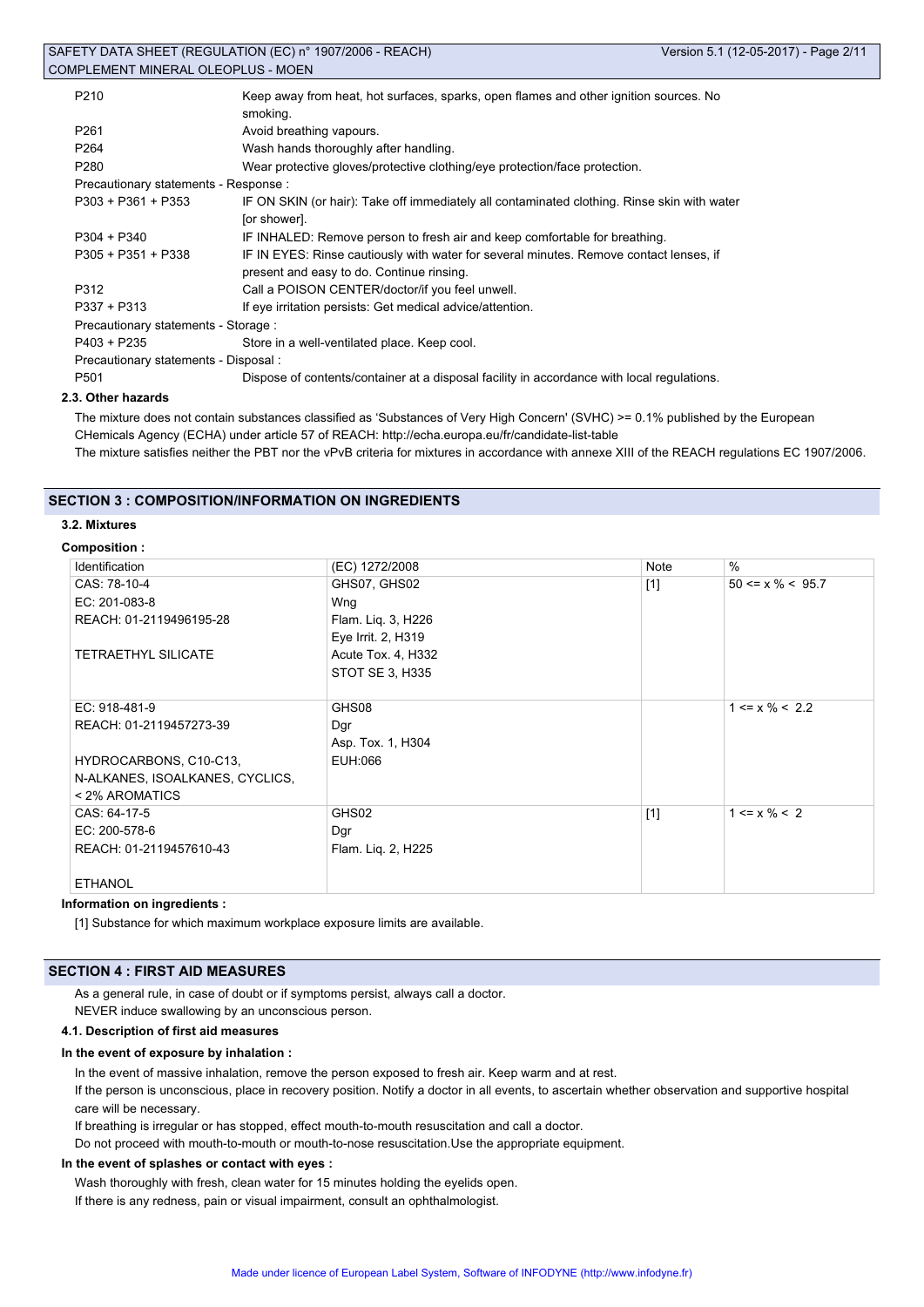#### **In the event of swallowing :**

In the event of swallowing, if the quantity is small (no more than one mouthful), rinse the mouth with water and consult a doctor. Keep the person exposed at rest. Do not force vomiting.

Seek medical attention, showing the label.

If swallowed accidentally, call a doctor to ascertain whether observation and hospital care will be necessary. Show the label.

#### **4.2. Most important symptoms and effects, both acute and delayed**

No data available.

# **4.3. Indication of any immediate medical attention and special treatment needed**

No data available.

# **SECTION 5 : FIREFIGHTING MEASURES**

#### Flammable.

Chemical powders, carbon dioxide and other extinguishing gas are suitable for small fires.

#### **5.1. Extinguishing media**

Keep packages near the fire cool, to prevent pressurised containers from bursting.

#### **Suitable methods of extinction**

In the event of a fire, use :

- sprayed water or water mist
- water with AFFF (Aqueous Film Forming Foam) additive
- halon
- foam
- multipurpose ABC powder
- BC powder
- carbon dioxide (CO2)

Prevent the effluent of fire-fighting measures from entering drains or waterways.

#### **Unsuitable methods of extinction**

In the event of a fire, do not use :

- water jet

#### **5.2. Special hazards arising from the substance or mixture**

A fire will often produce a thick black smoke. Exposure to decomposition products may be hazardous to health.

Do not breathe in smoke.

In the event of a fire, the following may be formed :

- carbon monoxide (CO)

- carbon dioxide (CO2)

#### **5.3. Advice for firefighters**

Due to the toxicity of the gas emitted on thermal decomposition of the products, fire-fighting personnel are to be equipped with autonomous insulating breathing apparatus.

#### **SECTION 6 : ACCIDENTAL RELEASE MEASURES**

#### **6.1. Personal precautions, protective equipment and emergency procedures**

Consult the safety measures listed under headings 7 and 8.

# **For non first aid worker**

Because of the organic solvents contained in the mixture, eliminate sources of ignition and ventilate the area.

Avoid inhaling the vapors.

Avoid any contact with the skin and eyes.

If a large quantity has been spilt, evacuate all personnel and only allow intervention by trained operators equipped with safety apparatus.

#### **For first aid worker**

First aid workers will be equipped with suitable personal protective equipment (See section 8).

#### **6.2. Environmental precautions**

Contain and control the leaks or spills with non-combustible absorbent materials such as sand, earth, vermiculite, diatomaceous earth in drums for waste disposal.

Prevent any material from entering drains or waterways.

# **6.3. Methods and material for containment and cleaning up**

Clean preferably with a detergent, do not use solvents.

#### **6.4. Reference to other sections**

No data available.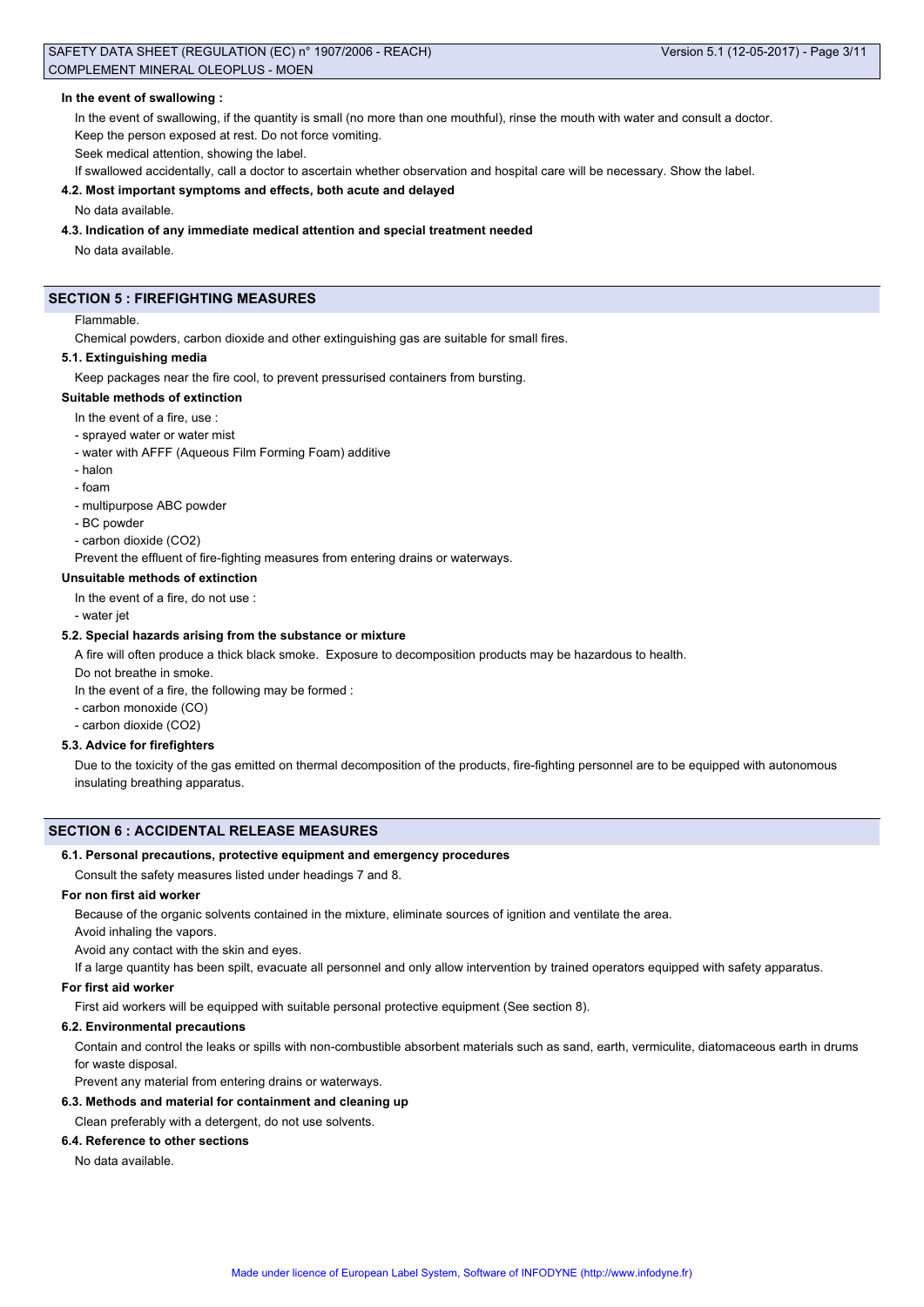## **SECTION 7 : HANDLING AND STORAGE**

Requirements relating to storage premises apply to all facilities where the mixture is handled.

#### **7.1. Precautions for safe handling**

Always wash hands after handling.

Remove and wash contaminated clothing before re-using.

Ensure that there is adequate ventilation, especially in confined areas.

#### **Fire prevention :**

Handle in well-ventilated areas.

Vapours are heavier than air. They can spread along the ground and form mixtures that are explosive with air.

Prevent the formation of flammable or explosive concentrations in air and avoid vapor concentrations higher than the occupational exposure limits.

Prevent the accumulation of electrostatic charges with connections to earth.

The mixture can become electrostatically charged : always earth during decanting operations. Wear antistatic shoes and clothing and floors should be electrically conductive.

Use the mixture in premises free of naked flames or other sources of ignition and ensure that electrical equipment is suitably protected.

Keep packages tightly closed and away from sources of heat, sparks and naked flames.

Do not use tools which may produce sparks. Do not smoke.

Prevent access by unauthorised personnel.

**Recommended equipment and procedures :**

For personal protection, see section 8.

Observe precautions stated on label and also industrial safety regulations.

Avoid inhaling vapors.

Avoid inhaling vapors. Carry out any industrial operation which may give rise to this in a sealed apparatus.

Provide vapor extraction at the emission source and also general ventilation of the premises.

Also provide breathing apparatus for certain short tasks of an exceptional nature and for emergency interventions.

In all cases, recover emissions at source.

Avoid eye contact with this mixture.

Packages which have been opened must be reclosed carefully and stored in an upright position.

#### **Prohibited equipment and procedures :**

No smoking, eating or drinking in areas where the mixture is used.

#### **7.2. Conditions for safe storage, including any incompatibilities**

No data available.

#### **Storage**

Keep out of reach of children.

Keep the container tightly closed in a dry, well-ventilated place.

Keep away from all sources of ignition - do not smoke.

Keep well away from all sources of ignition, heat and direct sunlight.

Avoid accumulation of electrostatic charges.

The floor must be impermeable and form a collecting basin so that, in the event of an accidental spillage, the liquid cannot spread beyond this area.

#### **Packaging**

Always keep in packaging made of an identical material to the original.

#### **7.3. Specific end use(s)**

No data available.

#### **SECTION 8 : EXPOSURE CONTROLS/PERSONAL PROTECTION**

#### **8.1. Control parameters**

#### **Occupational exposure limits :**

- European Union (2017/164/UE, 2009/161/UE, 2006/15/CE, 2000/39/CE, 98/24/CE)

| <b>CAS</b>                                      | $VME-mg/m3$ : | $VME-ppm$ :                                                                                            | $VLE$ -mg/m $3:$ | $VLE-ppm$ :  | Notes:    |
|-------------------------------------------------|---------------|--------------------------------------------------------------------------------------------------------|------------------|--------------|-----------|
| 78-10-4                                         | 44            | 5                                                                                                      |                  |              |           |
|                                                 |               | - ACGIH TLV (American Conference of Governmental Industrial Hygienists, Threshold Limit Values, 2010): |                  |              |           |
| <b>CAS</b>                                      | TWA :         | STEL:                                                                                                  | Ceiling:         | Definition:  | Criteria: |
| 78-10-4                                         | $10$ ppm      |                                                                                                        |                  |              |           |
| 64-17-5                                         |               | $1000$ ppm                                                                                             |                  | A3           |           |
| - Germany - AGW (BAuA - TRGS 900, 21/06/2010) : |               |                                                                                                        |                  |              |           |
| <b>CAS</b>                                      | VME:          | VME:                                                                                                   | Excess           | <b>Notes</b> |           |
| 78-10-4                                         |               | $1,4$ ppm                                                                                              |                  | 1()          |           |
|                                                 |               | $12 \text{ mg/m}$                                                                                      |                  |              |           |
| 64-17-5                                         |               | 500 ppm                                                                                                |                  | 2(11)        |           |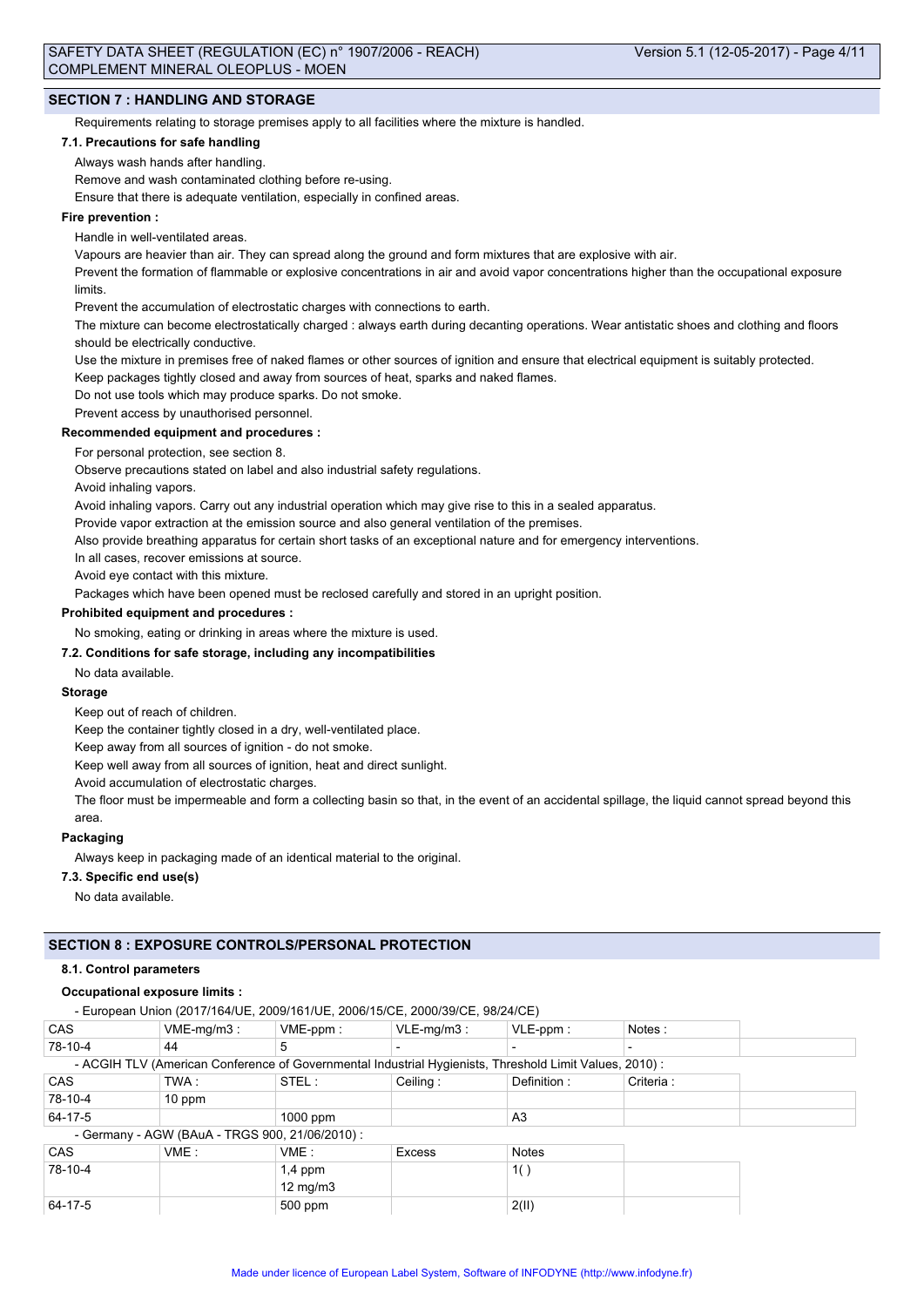|                                                           |                                        | 960 mg/m3                                                              |                             |                        |                |                          |  |  |
|-----------------------------------------------------------|----------------------------------------|------------------------------------------------------------------------|-----------------------------|------------------------|----------------|--------------------------|--|--|
|                                                           | - Belgium (Order of 19/05/2009, 2010): |                                                                        |                             |                        |                |                          |  |  |
| CAS                                                       | TWA:                                   | STEL:                                                                  | Ceiling:                    | Definition:            | Criteria:      |                          |  |  |
| 78-10-4                                                   | 10 ppm                                 |                                                                        |                             |                        |                |                          |  |  |
|                                                           | 86 mg/m3                               |                                                                        |                             |                        |                |                          |  |  |
| 64-17-5                                                   | 1000 ppm                               |                                                                        |                             |                        |                |                          |  |  |
|                                                           | 1907 mg/m3                             |                                                                        |                             |                        |                |                          |  |  |
|                                                           | - France (INRS - ED984 : 2012) :       |                                                                        |                             |                        |                |                          |  |  |
| CAS                                                       | VME-ppm:                               | VME-mg/m3:                                                             | VLE-ppm:                    | VLE-mg/m3:             | Notes:         | TMP No:                  |  |  |
| 78-10-4                                                   | 10                                     | 85                                                                     |                             |                        | $\blacksquare$ | $\overline{\phantom{a}}$ |  |  |
| 64-17-5                                                   | 1000                                   | 1900                                                                   | 5000                        | 9500                   | $\blacksquare$ | 84                       |  |  |
|                                                           | - Switzerland (SUVA 2015):             |                                                                        |                             |                        |                |                          |  |  |
| CAS                                                       | <b>VME</b>                             | <b>VLE</b>                                                             | Valeur plafond              | <b>Notations</b>       |                |                          |  |  |
| 78-10-4                                                   | 10 ppm                                 | 10 ppm                                                                 |                             |                        |                |                          |  |  |
|                                                           | 85 mg/m3                               | 85 mg/m3                                                               |                             |                        |                |                          |  |  |
| 64-17-5                                                   | 500 ppm                                | 1000 ppm                                                               |                             | SSC                    |                |                          |  |  |
|                                                           | 960 mg/m3                              | 1920 mg/m3                                                             |                             |                        |                |                          |  |  |
| - UK / WEL (Workplace exposure limits, EH40/2005, 2007) : |                                        |                                                                        |                             |                        |                |                          |  |  |
| CAS                                                       | TWA:                                   | STEL:                                                                  | Ceiling:                    | Definition:            | Criteria:      |                          |  |  |
| 64-17-5                                                   | 1000 ppm                               |                                                                        |                             |                        |                |                          |  |  |
|                                                           | 1920 mg/m3                             |                                                                        |                             |                        |                |                          |  |  |
|                                                           |                                        | Derived no effect level (DNEL) or derived minimum effect level (DMEL): |                             |                        |                |                          |  |  |
|                                                           | ETHANOL (CAS: 64-17-5)                 |                                                                        |                             |                        |                |                          |  |  |
| Final use:                                                |                                        |                                                                        | Workers.                    |                        |                |                          |  |  |
| Exposure method:                                          |                                        |                                                                        | Dermal contact.             |                        |                |                          |  |  |
| Potential health effects:                                 | Long term systemic effects.            |                                                                        |                             |                        |                |                          |  |  |
| DNEL:                                                     |                                        |                                                                        | 343 mg/kg body weight/day   |                        |                |                          |  |  |
|                                                           |                                        |                                                                        |                             |                        |                |                          |  |  |
| Exposure method:                                          |                                        |                                                                        | Inhalation.                 |                        |                |                          |  |  |
| Potential health effects:                                 |                                        |                                                                        | Short term local effects.   |                        |                |                          |  |  |
| DNEL:                                                     |                                        |                                                                        | 1900 mg of substance/m3     |                        |                |                          |  |  |
|                                                           |                                        |                                                                        |                             |                        |                |                          |  |  |
| Exposure method:                                          |                                        |                                                                        | Inhalation.                 |                        |                |                          |  |  |
|                                                           | Potential health effects:              |                                                                        | Long term systemic effects. |                        |                |                          |  |  |
| DNEL:                                                     |                                        |                                                                        |                             | 950 mg of substance/m3 |                |                          |  |  |

#### **Final use: Consumers.**

Exposure method: **Ingestion** Potential health effects: Long term systemic effects. DNEL : 2000 2000 2000 2000 2000 2000 2000 37 mg/kg body weight/day

Exposure method: **Dermal contact.** 

Exposure method: Inhalation. DNEL : 950 mg of substance/m3

Exposure method: Inhalation. DNEL : 114 mg of substance/m3

# TETRAETHYL SILICATE (CAS: 78-10-4)

**Final use: Workers.** Exposure method: **Dermal contact.** 

Exposure method: Dermal contact.

# Potential health effects: Long term systemic effects. DNEL : 206 mg/kg body weight/day

Potential health effects: Long term systemic effects.

Potential health effects: <br>
Hong term systemic effects.

Potential health effects: Short term systemic effects. DNEL : 12.1 mg/kg body weight/day

Potential health effects:  $\qquad \qquad$  Long term systemic effects. DNEL : 12.1 mg/kg body weight/day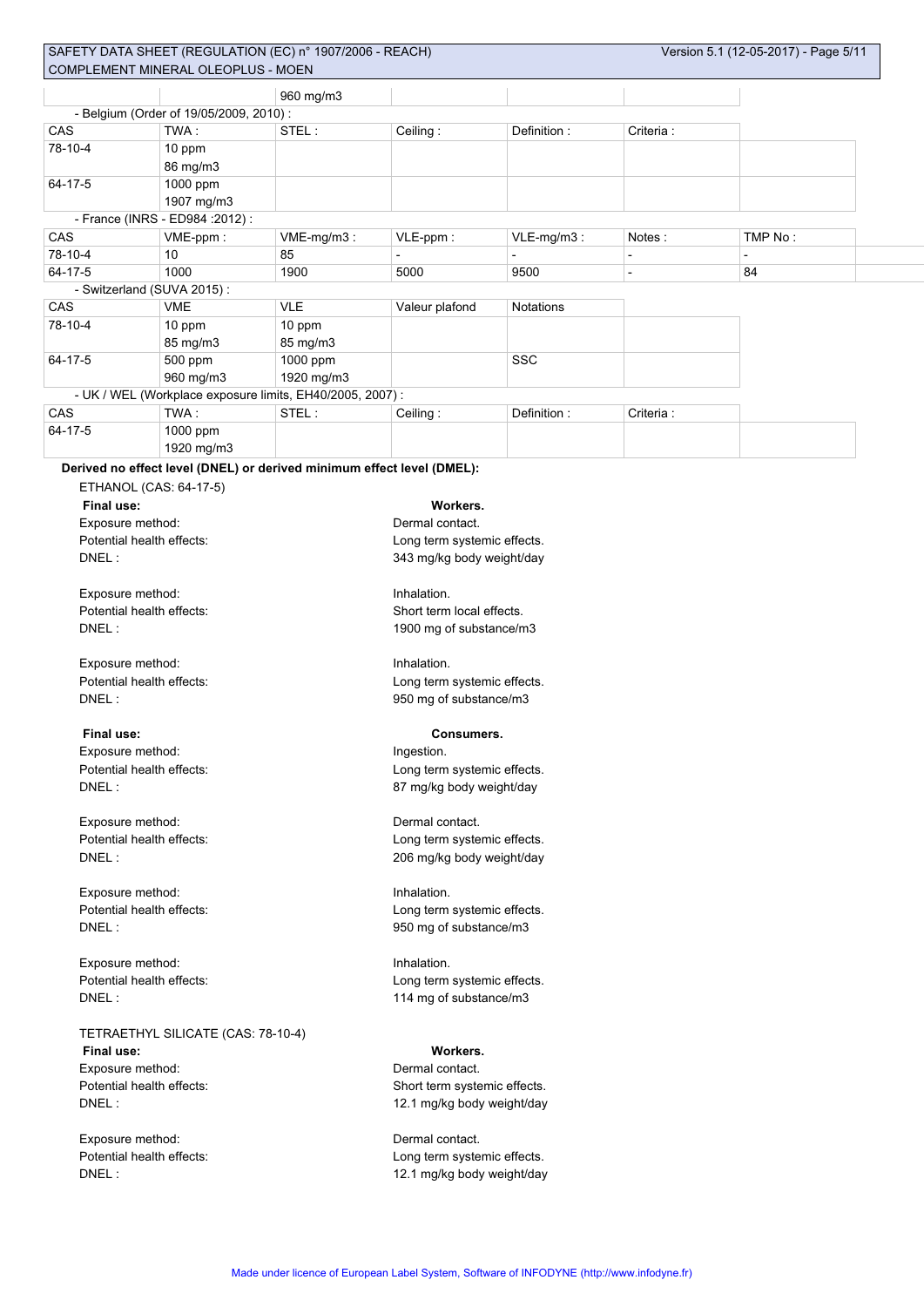Exposure method: **Inhalation** 

Exposure method: Inhalation.

Exposure method: Inhalation. Potential health effects: Long term local effects. DNEL : 85 mg of substance/m3

**Final use: Consumers.** Exposure method:  $\blacksquare$ 

Exposure method: Dermal contact.

Exposure method: Inhalation.

Exposure method: Inhalation.

Exposure method: Inhalation.

Exposure method: Inhalation.

#### **Predicted no effect concentration (PNEC):**

ETHANOL (CAS: 64-17-5) Environmental compartment: Soil. PNEC : 0.63 mg/kg

Environmental compartment: Fresh water. PNEC : 0.96 mg/l

Environmental compartment: Sea water. PNEC : 0.79 mg/l

Environmental compartment: Intermittent waste water. PNEC : 2.75 mg/l

Environmental compartment: Fresh water sediment. PNEC : 3.6 mg/kg

Environmental compartment: Marine sediment. PNEC : 2.9 mg/kg

Environmental compartment: Waste water treatment plant. PNEC : 580 mg/l

TETRAETHYL SILICATE (CAS: 78-10-4) Environmental compartment: Soil. PNEC : 0.05 mg/kg

Potential health effects: Short term systemic effects. DNEL : 85 mg of substance/m3

Potential health effects:  $\qquad \qquad$  Long term systemic effects. DNEL : 85 mg of substance/m3

Potential health effects: Short term systemic effects. DNEL : 2000 2010 2010 2010 2010 3.4 mg/kg body weight/day

Potential health effects: Long term systemic effects. DNEL : 8.4 mg/kg body weight/day

Potential health effects: Short term systemic effects. DNEL : 25 mg of substance/m3

Potential health effects: Short term local effects. DNEL : 25 mg of substance/m3

Potential health effects: <br>
Long term systemic effects. DNEL : 25 mg of substance/m3

Potential health effects: Long term local effects. DNEL : 25 mg of substance/m3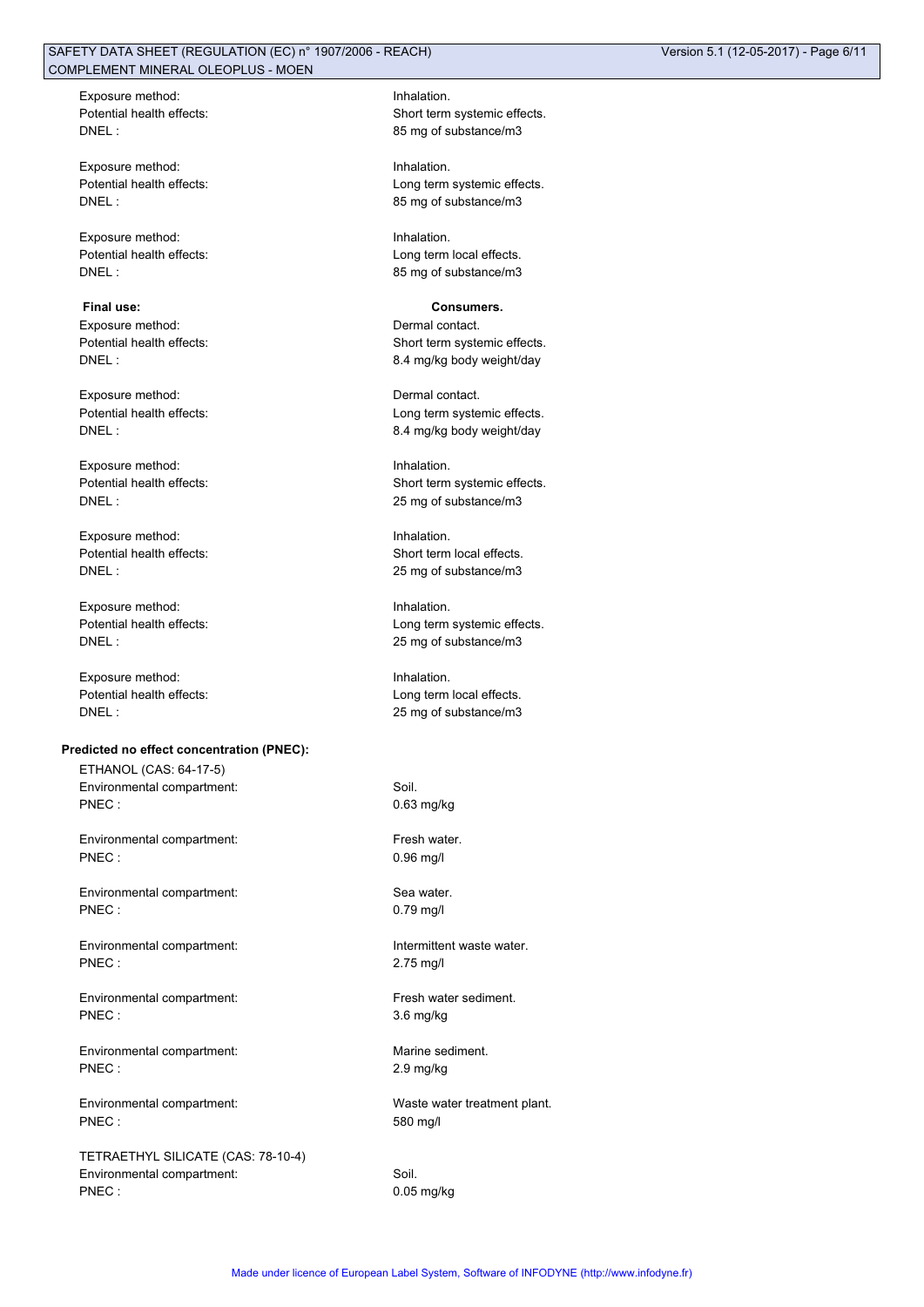| Environmental compartment: | Fresh water.                 |
|----------------------------|------------------------------|
| $PNEC$ :                   | $0.192$ mg/l                 |
| Environmental compartment: | Sea water.                   |
| PNEC:                      | $0.0192$ mg/l                |
| Environmental compartment: | Intermittent waste water.    |
| PNEC:                      | $10 \text{ mg/l}$            |
| Environmental compartment: | Fresh water sediment.        |
| PNEC:                      | $0.18$ mg/kg                 |
| Environmental compartment: | Marine sediment.             |
| PNEC:                      | $0.018$ mg/kg                |
| Environmental compartment: | Waste water treatment plant. |
| PNFC:                      | 4000 mg/l                    |

# **8.2. Exposure controls**

#### **Personal protection measures, such as personal protective equipment**

Pictogram(s) indicating the obligation of wearing personal protective equipment (PPE) :



Use personal protective equipment that is clean and has been properly maintained. Store personal protective equipment in a clean place, away from the work area.

Never eat, drink or smoke during use. Remove and wash contaminated clothing before re-using. Ensure that there is adequate ventilation, especially in confined areas.

# **- Eye / face protection**

Avoid contact with eyes.

Use eye protectors designed to protect against liquid splashes

Before handling, wear safety goggles with protective sides accordance with standard EN166.

In the event of high danger, protect the face with a face shield.

Prescription glasses are not considered as protection.

Individuals wearing contact lenses should wear prescription glasses during work where they may be exposed to irritant vapours.

Provide eyewash stations in facilities where the product is handled constantly.

#### **- Hand protection**

Use suitable protective gloves that are resistant to chemical agents in accordance with standard EN374.

Gloves must be selected according to the application and duration of use at the workstation.

Protective gloves need to be selected according to their suitability for the workstation in question : other chemical products that may be handled, necessary physical protections (cutting, pricking, heat protection), level of dexterity required.

Type of gloves recommended :

- PVA (Polyvinyl alcohol)

Recommended properties :

- Impervious gloves in accordance with standard EN374

#### **- Body protection**

Work clothing worn by personnel shall be laundered regularly.

After contact with the product, all parts of the body that have been soiled must be washed.

# **- Respiratory protection**

Avoid breathing vapours.

If the ventilation is insufficient, wear appropriate breathing apparatus.

When workers are confronted with concentrations that are above occupational exposure limits, they must wear a suitable, approved, respiratory protection device.

Anti-gas and vapour filter(s) (Combined filters) in accordance with standard EN14387 :

- A1 (Brown)

#### **SECTION 9 : PHYSICAL AND CHEMICAL PROPERTIES**

#### **9.1. Information on basic physical and chemical properties**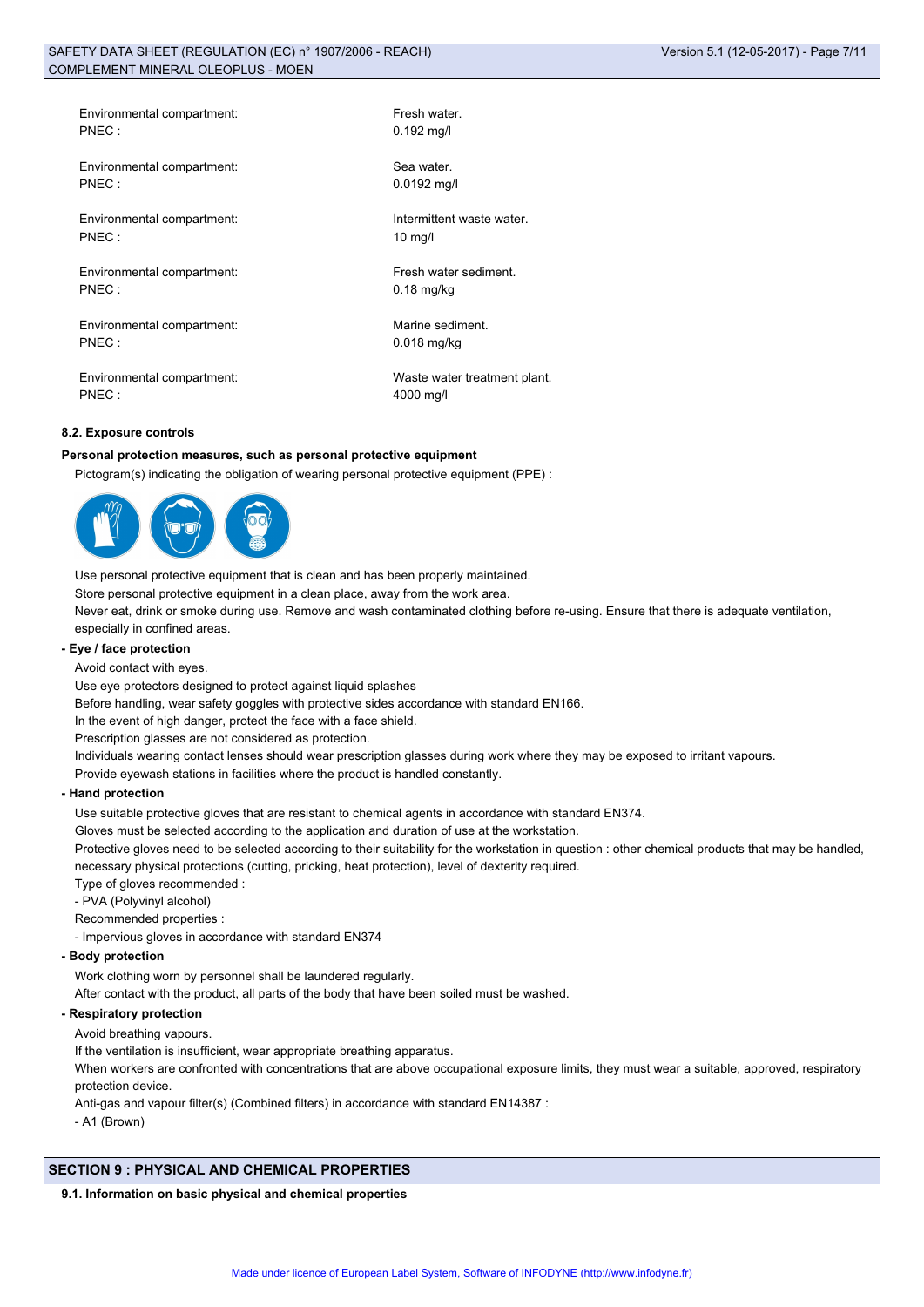| <b>General information:</b>                            |                                         |
|--------------------------------------------------------|-----------------------------------------|
| Physical state:                                        | Fluid liquid.                           |
| Important health, safety and environmental information |                                         |
| pH :                                                   | Not relevant.                           |
| Flash Point Interval:                                  | $23^{\circ}$ C <= FP <= 55 $^{\circ}$ C |
| Vapour pressure (50°C):                                | Below 110 kPa (1.10 bar).               |
| Density:                                               | < 1                                     |
| Water solubility:                                      | Insoluble.                              |
| Viscosity:                                             | $v < 7$ mm2/s (40°C)                    |

#### **9.2. Other information**

No data available.

# **SECTION 10 : STABILITY AND REACTIVITY**

# **10.1. Reactivity**

No data available.

#### **10.2. Chemical stability**

This mixture is stable under the recommended handling and storage conditions in section 7.

#### **10.3. Possibility of hazardous reactions**

When exposed to high temperatures, the mixture can release hazardous decomposition products, such as carbon monoxide and dioxide, fumes and nitrogen oxide.

#### **10.4. Conditions to avoid**

Any apparatus likely to produce a flame or to have a metallic surface at high temperature (burners, electric arcs, furnaces etc.) must not be allowed on the premises.

Avoid :

- accumulation of electrostatic charges.
- heating
- heat
- flames and hot surfaces

#### **10.5. Incompatible materials**

Keep away from :

- oxidising agents

#### **10.6. Hazardous decomposition products**

- The thermal decomposition may release/form :
- carbon monoxide (CO)
- carbon dioxide (CO2)

# **SECTION 11 : TOXICOLOGICAL INFORMATION**

### **11.1. Information on toxicological effects**

Exposure to vapours from solvents in the mixture in excess of the stated occupational exposure limit may result in adverse health effects such as mucous membrane and respiratory system irritation and adverse effects on kidney, liver and central nervous system.

Symptoms produced will include headaches, numbness, dizziness, fatigue, muscular asthenia and, in extreme cases, loss of consciousness. Harmful by inhalation.

Repeated or prolonged contact with the mixture may cause removal of natural oil from the skin resulting in non-allergic contact dermatitis and absorption through the skin.

May have reversible effects on the eyes, such as eye irritation which is totally reversible by the end of observation at 21 days. Splashes in the eyes may cause irritation and reversible damage

Respiratory tract irritation may occur, together with symptoms such as coughing, choking and breathing difficulties.

# **11.1.1. Substances**

#### **Acute toxicity :**

| ETHANOL (CAS: 64-17-5)             |                                     |
|------------------------------------|-------------------------------------|
| Oral route:                        | $LD50 > 5000$ mg/kg<br>Species: Rat |
| Inhalation route $(n/a)$ :         | $LC50 = 124.7$ mg/l<br>Species: Rat |
| TETRAETHYL SILICATE (CAS: 78-10-4) |                                     |
| Oral route:                        | $LD50 = 2500$ mg/kg                 |
|                                    | Species: Rat                        |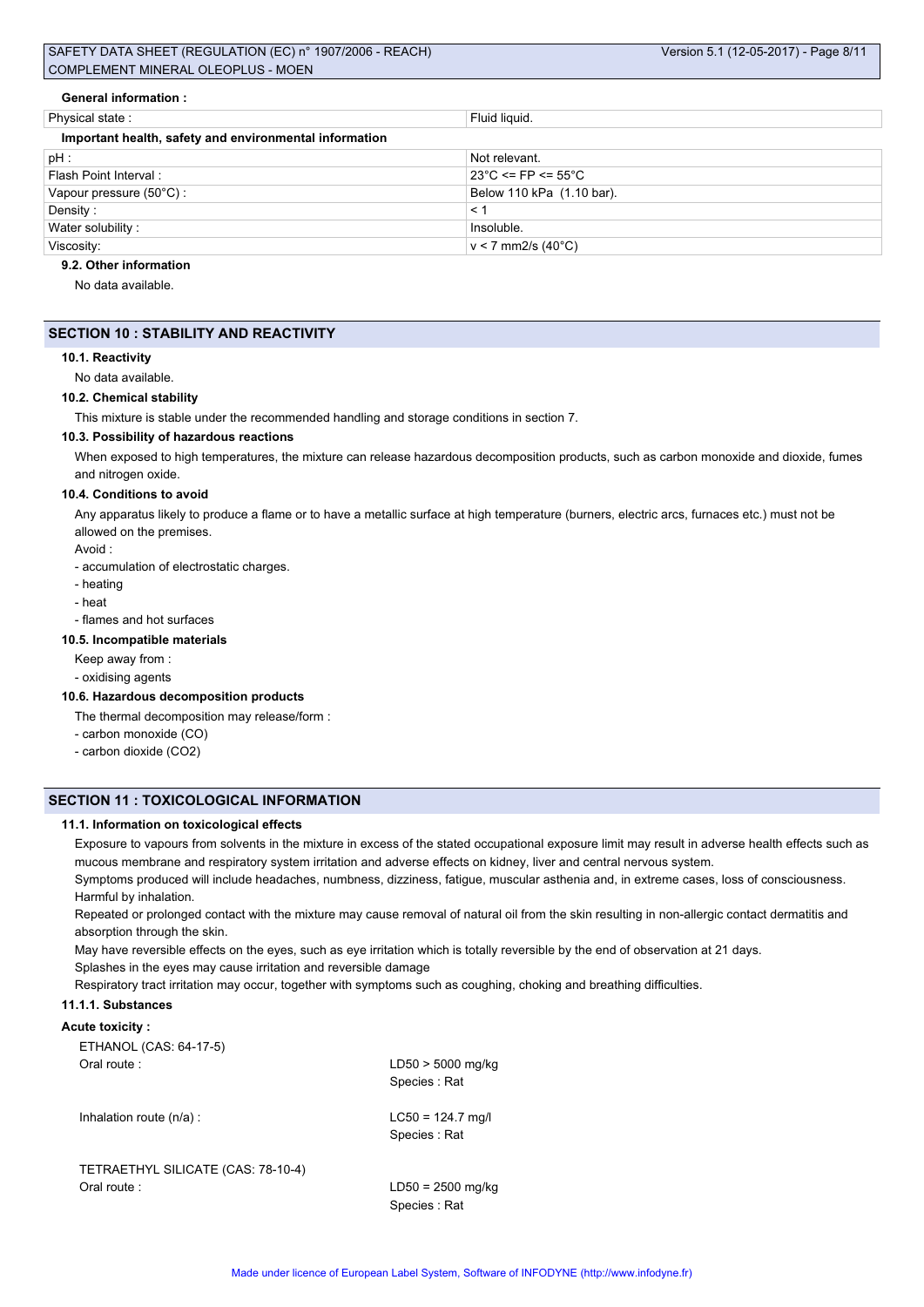| Dermal route: |  |
|---------------|--|
|---------------|--|

Inhalation route  $(n/a)$  : LC50 = 11 mg/l

 $LD50 = 5878$  mg/kg Species : Rabbit

# **11.1.2. Mixture**

No toxicological data available for the mixture.

| <b>SECTION 12 : ECOLOGICAL INFORMATION</b>                            |                                                                        |
|-----------------------------------------------------------------------|------------------------------------------------------------------------|
| 12.1. Toxicity                                                        |                                                                        |
| 12.1.1. Substances                                                    |                                                                        |
| ETHANOL (CAS: 64-17-5)                                                |                                                                        |
| Fish toxicity:                                                        | LC50 > 1000 mg/l                                                       |
|                                                                       | Species : Pimephales promelas<br>Duration of exposure : 96 h           |
|                                                                       |                                                                        |
| Crustacean toxicity:                                                  | $EC50 = 1000$ mg/l                                                     |
|                                                                       | Species : Daphnia magna                                                |
|                                                                       | Duration of exposure : 48 h                                            |
|                                                                       | $NOEC = 9.6$ mg/l                                                      |
|                                                                       | Species : Daphnia magna                                                |
|                                                                       |                                                                        |
| Algae toxicity:                                                       | $ECr50 = 275$ mg/l                                                     |
|                                                                       | Species : Chlorella vulgaris                                           |
|                                                                       | Duration of exposure : 72 h                                            |
| TETRAETHYL SILICATE (CAS: 78-10-4)                                    |                                                                        |
| Fish toxicity:                                                        | $LC50 > 245$ mg/l                                                      |
|                                                                       | Species : Danio rerio                                                  |
|                                                                       | Duration of exposure : 96 h                                            |
|                                                                       | Other guideline                                                        |
| Crustacean toxicity:                                                  | $EC50 > 75$ mg/l                                                       |
|                                                                       | Species : Daphnia magna                                                |
|                                                                       | Duration of exposure : 48 h                                            |
|                                                                       | OECD Guideline 202 (Daphnia sp. Acute Immobilisation Test)             |
| Algae toxicity:                                                       | ECr50 > 100 mg/l                                                       |
|                                                                       | Species : Pseudokirchnerella subcapitata                               |
|                                                                       | Duration of exposure : 72 h                                            |
|                                                                       | OECD Guideline 201 (Alga, Growth Inhibition Test)                      |
| 12.1.2. Mixtures                                                      |                                                                        |
| No aquatic toxicity data available for the mixture.                   |                                                                        |
| 12.2. Persistence and degradability                                   |                                                                        |
| 12.2.1. Substances                                                    |                                                                        |
| ETHANOL (CAS: 64-17-5)                                                |                                                                        |
| Biodegradability:                                                     | Rapidly degradable.                                                    |
| HYDROCARBONS, C10-C13, N-ALKANES, ISOALKANES, CYCLICS, < 2% AROMATICS |                                                                        |
| Biodegradability:                                                     | no degradability data is available, the substance is considered as not |
|                                                                       | degrading quickly.                                                     |
| TETRAETHYL SILICATE (CAS: 78-10-4)                                    |                                                                        |
| Biodegradability:                                                     | Rapidly degradable.                                                    |
|                                                                       |                                                                        |
| 12.3. Bioaccumulative potential                                       |                                                                        |
| 12.3.1. Substances<br>ETHANOL (CAS: 64-17-5)                          |                                                                        |
|                                                                       |                                                                        |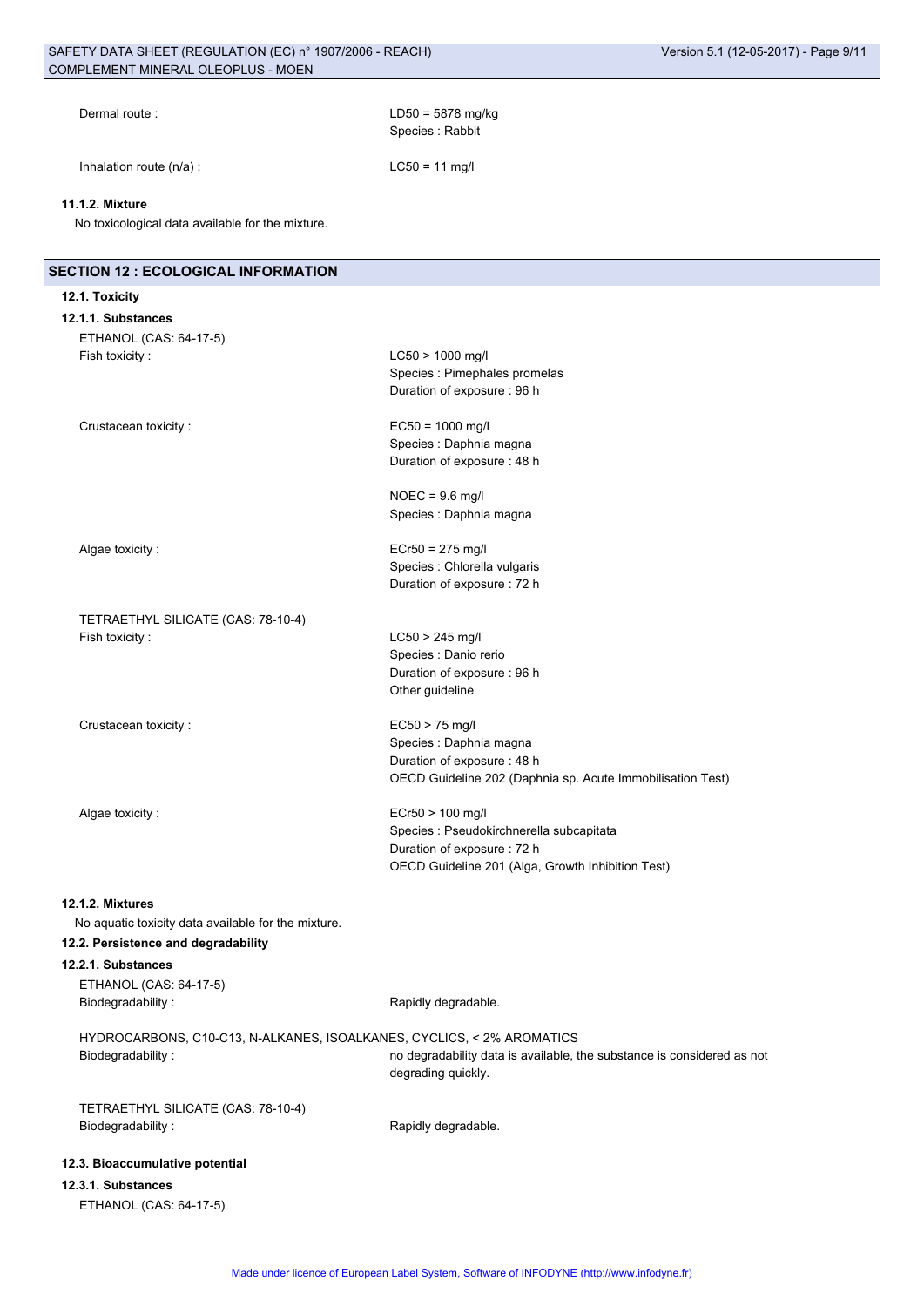# **12.4. Mobility in soil**

#### No data available.

#### **12.5. Results of PBT and vPvB assessment**

No data available.

#### **12.6. Other adverse effects**

No data available.

# **German regulations concerning the classification of hazards for water (WGK) :**

WGK 1 (VwVwS vom 27/07/2005, KBws) : Slightly hazardous for water.

#### **SECTION 13 : DISPOSAL CONSIDERATIONS**

Proper waste management of the mixture and/or its container must be determined in accordance with Directive 2008/98/EC.

#### **13.1. Waste treatment methods**

Do not pour into drains or waterways.

# **Waste :**

Waste management is carried out without endangering human health, without harming the environment and, in particular without risk to water, air, soil, plants or animals.

Recycle or dispose of waste in compliance with current legislation, preferably via a certified collector or company.

Do not contaminate the ground or water with waste, do not dispose of waste into the environment.

#### **Soiled packaging :**

Empty container completely. Keep label(s) on container. Give to a certified disposal contractor.

#### **SECTION 14 : TRANSPORT INFORMATION**

Transport product in compliance with provisions of the ADR for road, RID for rail, IMDG for sea and ICAO/IATA for air transport (ADR 2017 - IMDG 2016 - ICAO/IATA 2017).

#### **14.1. UN number**

1993

#### **14.2. UN proper shipping name**

UN1993=FLAMMABLE LIQUID, N.O.S. (tetraethyl silicate)

#### **14.3. Transport hazard class(es)**

- Classification :



3

**14.4. Packing group**

III

-

**14.5. Environmental hazards**

#### **14.6. Special precautions for user**

| ADR/RID     | Class  | Code           | Pack gr. | Label    | Ident.          | LQ      | Provis.        | EQ             | Cat.           | Tunnel |
|-------------|--------|----------------|----------|----------|-----------------|---------|----------------|----------------|----------------|--------|
|             | ົ<br>J | F <sub>1</sub> | Ш        | 3        | 30              | 5L      | 274 601        | E1             | 3              | D/E    |
| <b>IMDG</b> | Class  | 2°Label        | Pack gr. | LQ       | <b>EMS</b>      | Provis. | EQ             |                |                |        |
|             | 3      | -              | Ш        | 5 L      | $F-E.S-E$       | 223 274 | E <sub>1</sub> |                |                |        |
|             |        |                |          |          |                 | 955     |                |                |                |        |
| <b>IATA</b> | Class  | 2°Label        | Pack gr. | Passager | Passager        | Cargo   | Cargo          | note           | EQ             |        |
|             | 3      |                | Ш        | 355      | 60 L            | 366     | 220 L          | A <sub>3</sub> | E1             |        |
|             | 3      |                | Ш        | Y344     | 10 <sub>L</sub> |         |                | A <sub>3</sub> | E <sub>1</sub> |        |

For limited quantities, see part 2.7 of the OACI/IATA and chapter 3.4 of the ADR and IMDG.

For excepted quantities, see part 2.6 of the OACI/IATA and chapter 3.5 of the ADR and IMDG.

# **14.7. Transport in bulk according to Annex II of Marpol and the IBC Code**

No data available.